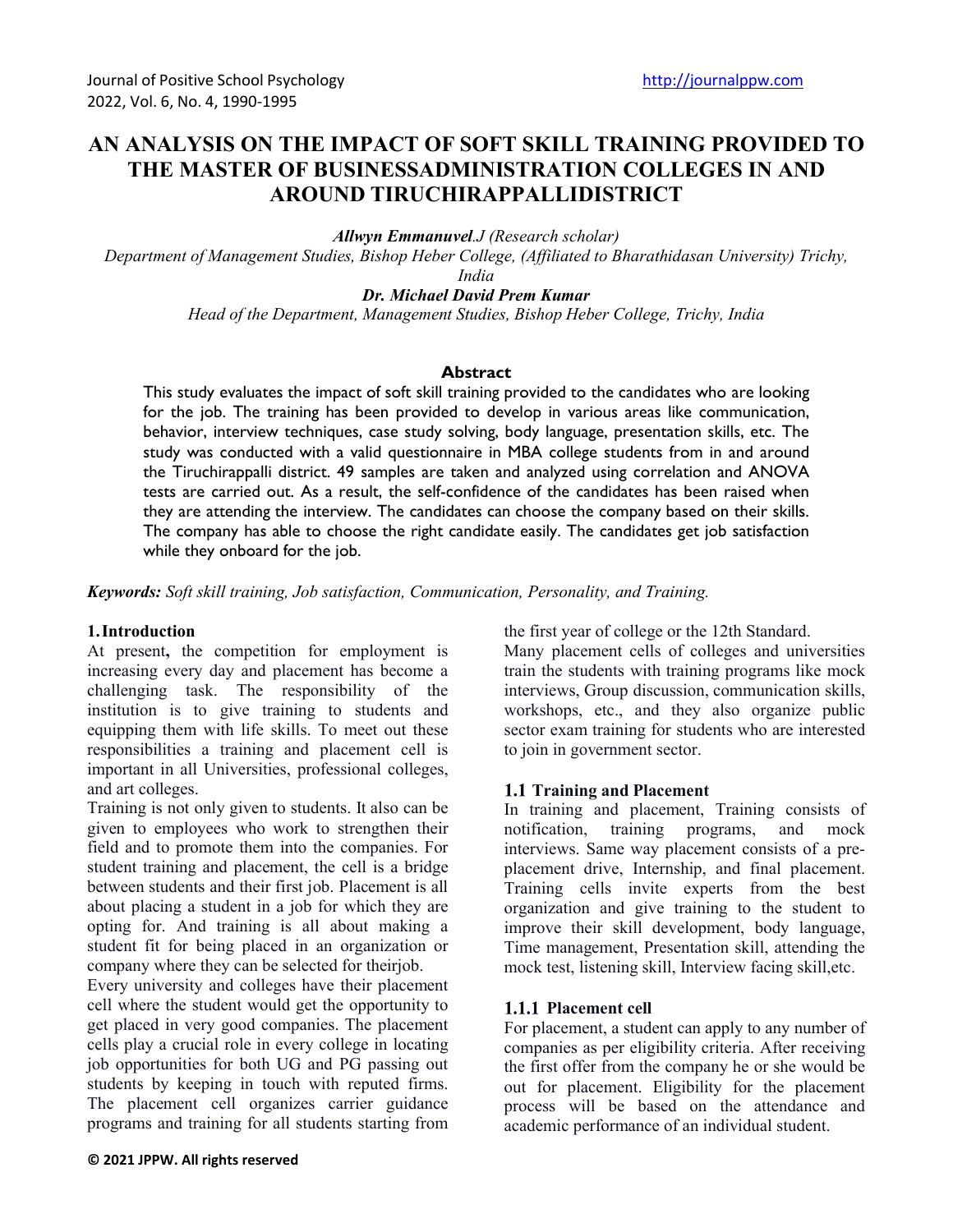The Students should be known about the job description, company profile before appearing for the drive. Once shortlisted he or she should not back out, because it will affect the relationship between the industry and the institutions adversely. Now, let us further see elaborately about training and placement in the following context.

# **1.2 Soft Skills Training**

Let us see, what soft skills are. Skills are personal attributes headed for success on the job. Soft skills are often considered to include networking, teamwork, creative thinking, problem-solving, conflict resolution, communication, adaptability, etc., Some most valued soft skills are ambition, focus, Common sense, situational awareness, enthusiasm, and Optimism, etc.,

Soft skills are the mixture of all the necessary skills which help an individual to live a quality life. It involves the way of speaking, the way of behaving, and the way of dealing with all the situations which individual deals with. Soft skills are defined as "the qualities which make a person unique when compared with other persons who have the same skills and experiences<sup>"</sup> (Perrault, 2004). It covers one's personal life, Professional life, and social life as well. In personal life, soft skills help an individual to have quality thoughts which give his/her more confidence. In professional life, everyone is dealing with all kinds of people. The organization never forgets to appreciate the employee who has all the good qualities such as organizational communication, decision-making skills and, problem-solving skills, etc., these skills are gained only through soft skills. In social life, every people tend to be known as the best person or the good person by others. Therefore soft skills provide them good capabilities to gain. Soft skills are essential furthermore providing soft skill training is considered as the basic need for an individual to grow more.

Training is considered important when individuals pay attention to his/her future. When there is fear about,, what next? " that will be the best phase of life to learn new kinds of stuff. For this, the researcher has chosen college life especially the post-graduate time.

### **Evaluation of the job offer**

When the candidate receives a job offer it's important to take the time to evaluate it, So the candidates are making an educated decision to accept or reject the offer. When reviewing a job offer, consider the entire package including job content, salary, benefits, working hours, flexibility, company culture, pension plan, the work environment, and the management. The candidate should be sure that the company meets their criteria for what he would consider an ideal employer. Money matters, salary is an important one.

So the candidate has to find out if the salary can accept by you without feeling insulted? Will the candidate be able to pay his bill? If the candidate's answer is no, then don't accept the offer. Makesurethatyouaregettingpaidwhatyouareworthan dyou'rehappywiththecompensation. The compensation packages sent what you expected; consider negotiating your salary with their future employer.

Another thing to consider is whether not the candidate will be challenged in this new role. Though being overworked and over-stressed is never been a good thing, a role that provides new challenges, learning, opportunities, and a platform for professional development is a big positive for the candidate carrier.

# **Job Exposure**

Learning skills on the job refers to learning ability all developing knowledge by performing tasks at work. Most people will learn some skills on the job during the onboarding process, while others will need to be extensively trained on the job-specific technical skill.

You can learn skills on the job practicing a task, shadowing others who are taking advantage of professional development opportunities. While you may have a specific skill goal you want to learn at work, many people develop their skills on the job simply by completing their work and looking for ways they can grow their position. Learning job skills is a large part of adjusting to a new work environment in many different industries.

### **Job satisfaction**

Job satisfaction or employee satisfaction is a measure of workers contentedness with their job, whether they like the job or individual aspect or facet of the job, such as nature of work or supervision. Job satisfaction is a work attitude. It can be measured in cognitive, affective, and conation components. Cognition is a part of attitude comprises thought, believes, Opinion about something. Effective is the part of attitude related to the feeling and the emotion about something.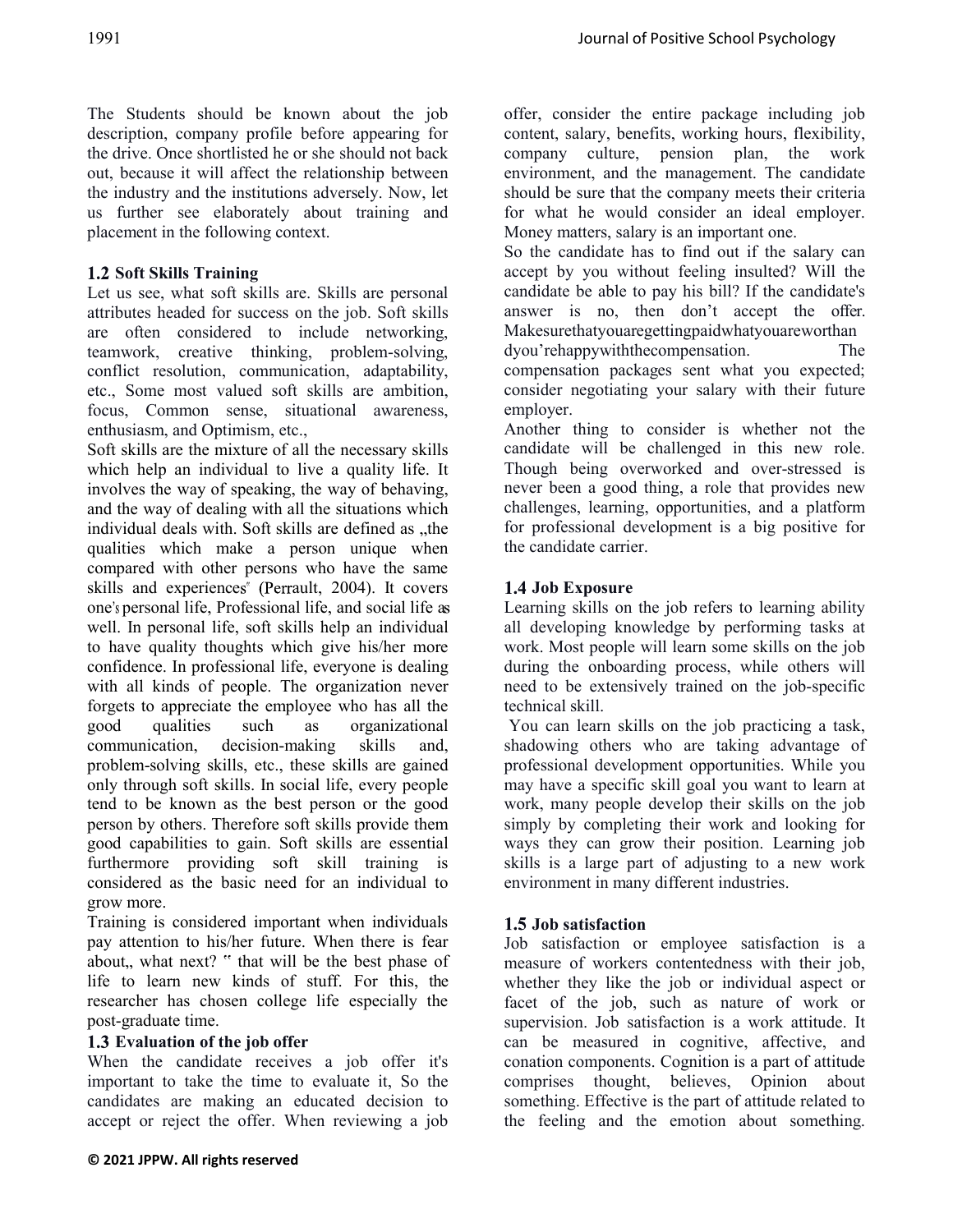Conation is an in clination to take action about something.. It is referred to a person's Feeling of satisfaction on the job, which acts as a motivation to work. It is not self-satisfaction, happiness, or selfcontentment but the satisfaction on the job

# **2. Review of Literature**

### **Soft skill Training(SST)**

**Susan A. Dean and Julia I. East (2019)** stated in their study titled . Soft skills needed for the  $21^{st}$ century workforce" that soft skills are essential when compared with technical skills. This study mainly deals with the logistics industry and discovered soft skill training strategies. The successful techniques in the soft skills in the logistics industry are identified through provide training in group and person training, individual training needs, emotional performance in the work, and communication.

**Carlos Ernesto Ortega Santos and Vivian Estrada Sentí(2017)** researched the objective of providing soft skill training at an early stage. They concluded that soft skills are the most needed ones for the employees belong to their research area. The parents of the students made a point that soft skills are not only for early-stage but also can be used in the social and family environment too. This study also conveyed that creating a strategy is playing a vital role in delivering soft skilltraining.

**Mitchell, Geana W., Skinner, Leane B., White, Bonnie J. (2010).** Team building, communication, morals, time management, appreciation for diversity are the soft skills attributes employees should have in the company and it is important in all business units. The new employees are lacking in soft skills. The study deals with the perception of Alabama business educators' importance of soft skill training. There is a significant variation in the importance of the soft skill training will make success in the workforce and location. The importance of soft skill training depends upon demographic factors.

**Ellis, Maureen &Kisling, Eric & Hackworth, Robbie. (2014).**The study deals with the office technology course training provided in the community colleges and decides the skills are matching with the soft skills employer's requirements in entry-level office work. The positive results are shown by the soft skills office technology training are effective in today's entrylevel work.

# **Job Offer(JOO)**

**Dr.Jessy John (2009)** conveyed the importance of soft skills especially when comes to employment in her research paper titled "Study on the nature of the impact of soft skills training program on the soft skills development of management students". She concluded her study with the point that new generation managers are expected their employees to have the best soft skills and she also suggested colleges introduce soft skills training as a part of management student's curriculum.

### **Job Exposure(JOE)**

**Piyawan Charoensap-Kelly (2016)** conducted a research study on "Evaluation of a soft skills training program". He proved that's of t skills training program impacts the employee's behavior. He helped employees through this study to know about, flex "their behaviors and improve their professional bond with other colleagues.

# **Job Satisfaction(JOS)**

**MitashreeTripathy (2020)** in her research study titled "significance of soft skills in career development, she conveyed that soft skills are essential for the workplace. She mentioned few soft skills and examined the existence and effectiveness of these in the workplace. Employees who are well in soft skills were found effective in their work output.

# **3. Model**

The proposed model has two variables such as SST (soft skills training) and (IOE) impact on employability. IOE is a term to refer to a group of three independent variables names as Job offer (JOO), Job exposure (JOE), and Job satisfaction  $(JOS)$ .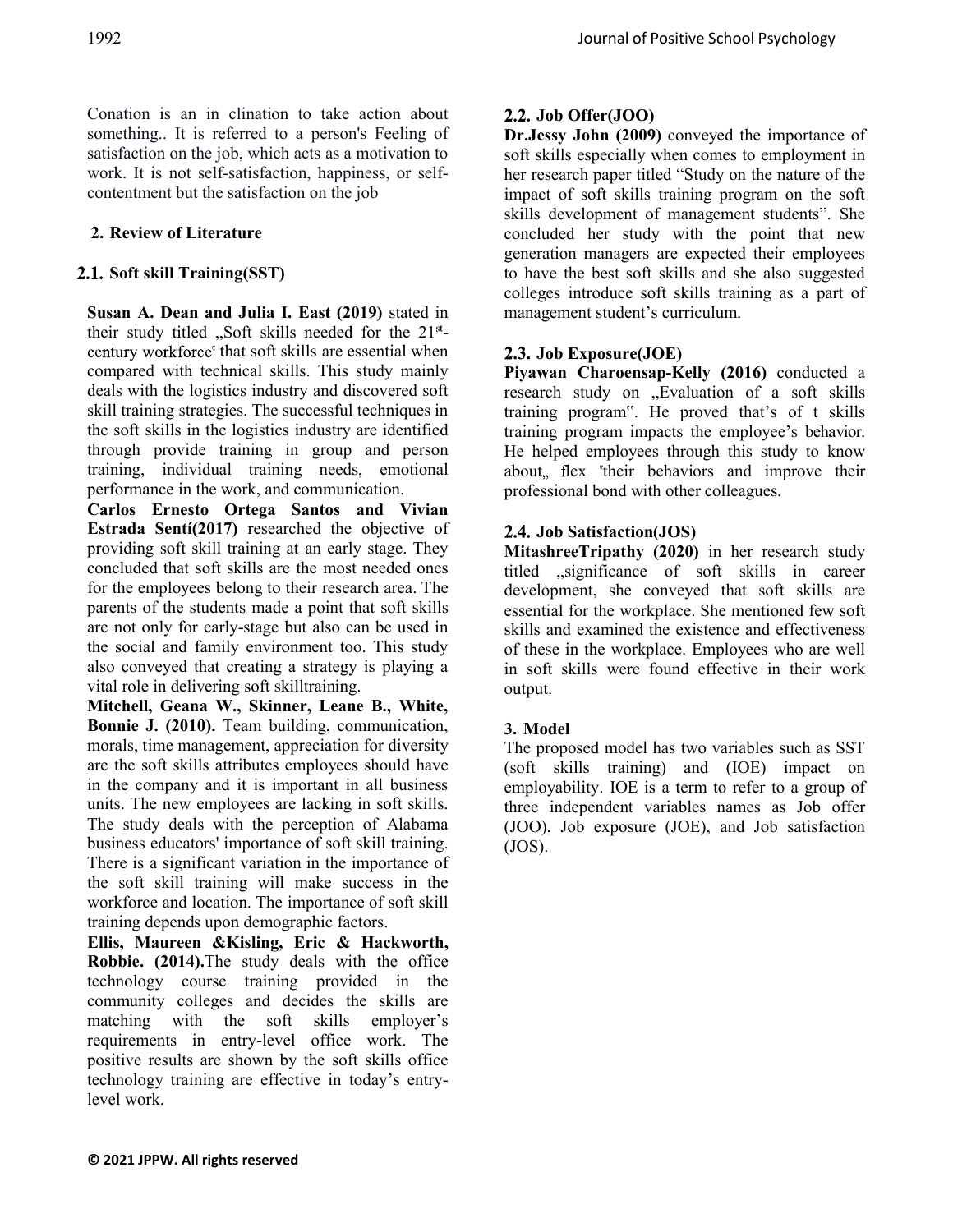

### **4. Methods**

After finding the research gap from the collected literature reviews, a well-structured 5 point Likert scale questionnaire was developed. Demography variables, soft skills training (SST), Impact on employability (IOE) – Job offer (JOO), Job exposure (JOE) and Job satisfaction (JOS) are the parts of the questionnaire.

# **5. Data and Samples**

The researcher focused on MBA students in Tiruchirappalli colleges. The average strength of the MBA students from all the colleges is 49. Snowball sampling is applied in this research paper.

# **6. Hypothesis**

Based on the review of the literature, the following hypotheses were framed to meet the research questions.

**H1:** There is a significant relationship exists between Soft Skills Training (SST) and the Job Offer(JOO).

**H2:** There is a significant relationship exists between Soft Skills Training (SST) and Job Exposure(JOE).

**H3:** There is a significant relationship exists between Soft Skills Training (SST) and Job satisfaction (JOS).

### **7. Statistical Implements**

From the collected samples the data has been statistically analyzed using Correlation and T-test. The SPSS version 18.0 was used in testing the hypothesis.

### **8. Results and Discussion**

To examine the impact of soft skills training (SST) and job offers, job exposure, and job satisfaction of the candidate.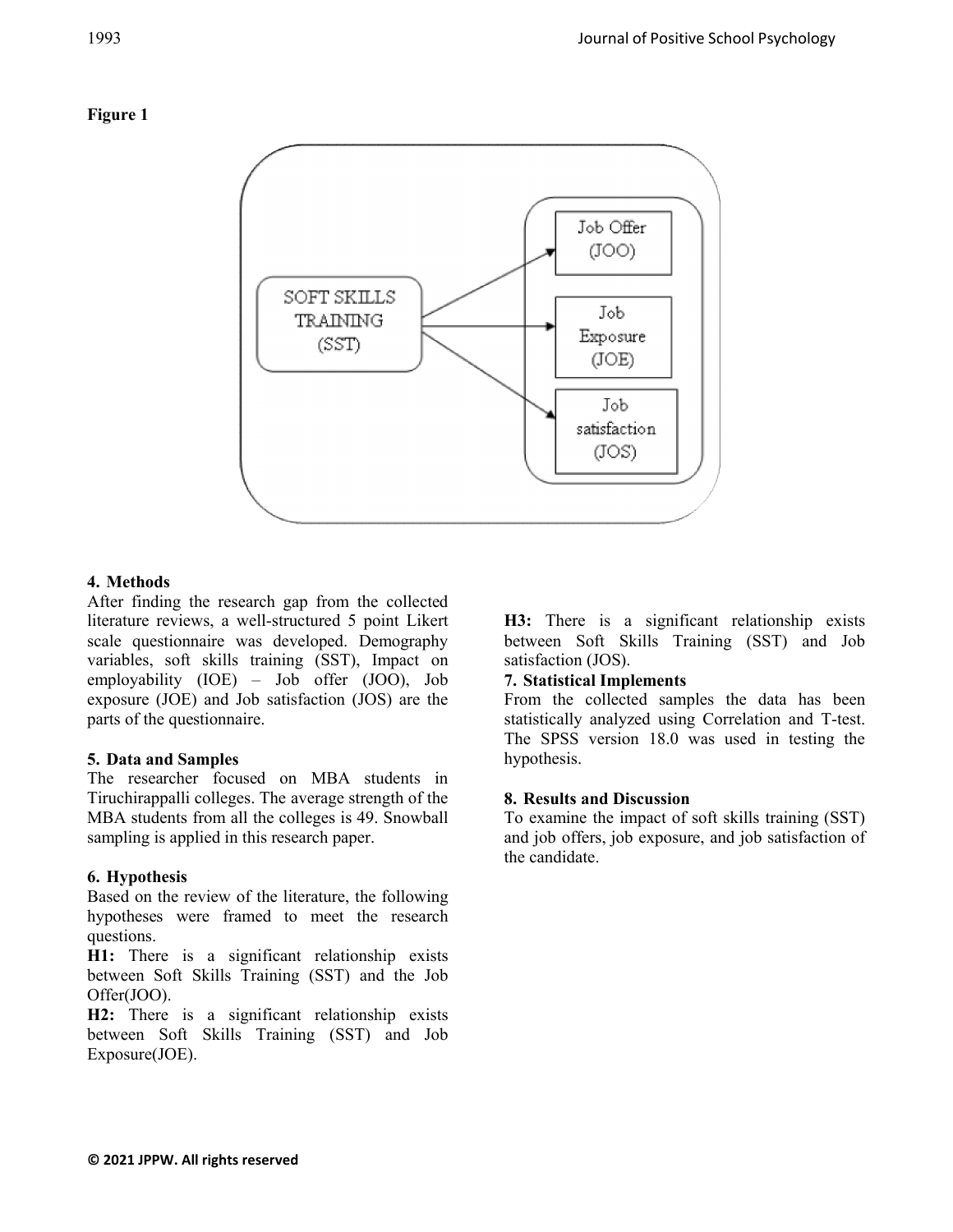|                       | <b>Sum of Squares</b> | df  | <b>Mean Square</b> | F     | Sig. |  |
|-----------------------|-----------------------|-----|--------------------|-------|------|--|
| <b>Between Groups</b> | 4.410                 |     | 1.470              | 3.237 | .024 |  |
|                       |                       |     |                    |       |      |  |
| Within Groups         | 67.215                | 148 | .454               |       |      |  |
| Total                 | 71.625                | 151 |                    |       |      |  |

### **Table 1 ONE WAY ANALYSIS AMONG SOFT SKILLS TRAINING (SST )AND JOB OFFER (JOO)**

There is a significant difference between the soft skill training and the job offer. The soft skill training provides the candidate to improve the body language, communication skills, presentation skills this will impact directly to get the job offer. It makes the candidates feel proud among other mates, the company chooses the best candidate. The soft

skill training improves the candidates can able to evaluate the offer letter and choose the company and position looking for as their own. In soft skill training provides effective decision-making skills, the importance of time management, and adaptability.

| <b>Variable</b> | <b>Pearson correlation</b> | P value | Significant             |
|-----------------|----------------------------|---------|-------------------------|
| <b>SST-CET</b>  | 0.278                      | 0.006   | P<0.05<br>Significant   |
| SST-JOO         | 0.166                      | 0.045   | P < 0.05<br>Significant |
| <b>SST-JOE</b>  | 0.168                      | 0.038   | P < 0.05<br>Significant |

**Table 2 CORRELATION TEST**

There is a significant relationship between soft skill training and job offers, job exposure, and job satisfaction. The soft skill training improves the candidate"s level in various areas like communication, body language, case study solving, listening, team building, and flexibility. By implementing these skills they can able to perform well in the interviews. The companies are get satisfied with the candidate's performance and provide the offer to the best. After joining in the job they can able to understand the conditions of the

working place. They can able to perform well in their tasks and get recognized in the company.

### **9. Conclusions**

The soft skill training is provided for the candidates who are ready to go for the interview will impact more than those who aren't taken it. The training improves the candidate's skill set in different areas like communication, leadership, team building, presentation skills, and case study solving potentials. The company has been satisfied with the